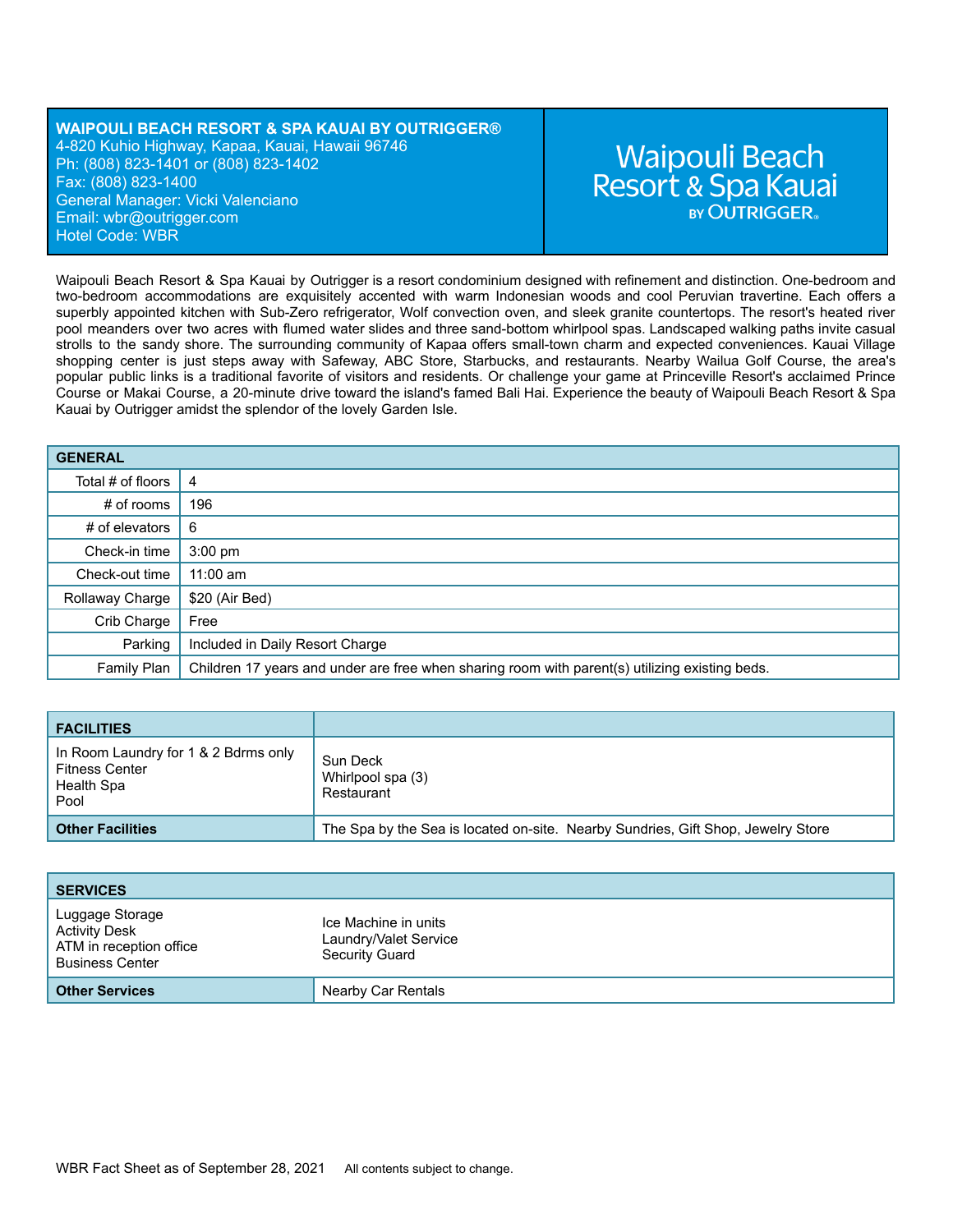# **WAIPOULI BEACH RESORT & SPA KAUAI BY OUTRIGGER®**

| <b>SAFETY</b>                                                                                    |                                                                                                                                                                                                                                                                                                                                                  |
|--------------------------------------------------------------------------------------------------|--------------------------------------------------------------------------------------------------------------------------------------------------------------------------------------------------------------------------------------------------------------------------------------------------------------------------------------------------|
| 24 Hour Security Patrol<br>Smoke Detector<br>Fire Sprinkler<br><b>Outrigger Clean Commitment</b> | Room Access - Electronic Codes Key-less doors                                                                                                                                                                                                                                                                                                    |
| <b>Other Safety</b>                                                                              | The Outrigger Clean Commitment provides the highest standards for health and safety, and was developed with<br>Ecolab, the global leader in hospitality cleaning, to meet the Stay Safe standards of the American Hotel Lodging.<br>Property conforms to the State of Hawaii Smoke Free Law<br>All quest rooms and common areas are non-smoking. |

| <b>RESTAURANTS (Hours and schedules subject to change)</b> |                          |                                                          |  |
|------------------------------------------------------------|--------------------------|----------------------------------------------------------|--|
| The Oasis on the Beach                                     | Breakfast, Lunch, Dinner | 8am -11am, daily; 11am - 3pm Mon-Sat;<br>4pm – 9pm daily |  |

| <b>LOUNGES</b>         |               |            |  |  |
|------------------------|---------------|------------|--|--|
| The Oasis on the Beach | <b>Drinks</b> | 2pm<br>9pm |  |  |

| <b>CATEGORY DESCRIPTION (Unit Choice:</b> selected units may be booked specifically by unit number) |                                 |                              |                          |            |                                                                              |
|-----------------------------------------------------------------------------------------------------|---------------------------------|------------------------------|--------------------------|------------|------------------------------------------------------------------------------|
| Room<br>Code                                                                                        | <b>Room Name</b>                | <b>Unit</b><br><b>Choice</b> | <b>Size</b><br>(sq. ft.) | Max<br>Pax | <b>Description</b>                                                           |
| JK                                                                                                  | Studio                          | --                           | $395$ sf                 | 2          | 1 King (no extra bes) includes microwave, coffee<br>maker, mini-refrigerator |
| <b>MSK</b>                                                                                          | 1 Bedroom Partial Mountain View | --                           | 898 sf                   | $(1-4)$    | 2-4 floors, 1 King + sleeper sofa                                            |
| <b>GSK</b>                                                                                          | 1 Bedroom Garden View           | --                           | 898 sf                   | $(1-4)$    | 1-4 floors, 1 King + sleeper sofa                                            |
| <b>PSK</b>                                                                                          | 1 Bedroom Partial Ocean View    | $-$                          | 898 sf                   | $(1-4)$    | 2-4 floors, 1 King + sleeper sofa                                            |
| OSK                                                                                                 | 1 Bedroom Ocean View            | --                           | 898 sf                   | $(1-4)$    | 2-4 floors, 1 King + sleeper sofa                                            |
| <b>FSK</b>                                                                                          | 1 Bedroom Ocean Front           |                              | 898 sf                   | $(1-4)$    | 1-4 floors, 1 King + sleeper sofa                                            |
| M2SKQ                                                                                               | 2 Bedroom Partial Mountain View | $-$                          | 1279 to 1853 sf          | $(1-6)$    | 2-4 floors, 1 King in master + Queen in second<br>bdrm + Sleeper sofa        |
| G2SKQ                                                                                               | 2 Bedroom Garden View           | <b>UC</b>                    | 1279 to 1853 sf          | $(1-6)$    | $1st$ floor, 1 King in master + Queen in second bdrm +<br>Sleeper sofa       |
| P <sub>2</sub> SKQ                                                                                  | 2 Bedroom Partial Ocean View    | $\overline{\phantom{a}}$     | 1279 to 1853 sf          | $(1-6)$    | 2-4 floors, 1 King in master + Queen in second<br>bdrm + Sleeper sofa        |
| O <sub>2</sub> SKQ                                                                                  | 2 Bedroom Ocean View            | <b>UC</b>                    | 1279 to 1853 sf          | $(1-6)$    | 3rd floor, 1 King in master + Queen in second bdrm<br>+ Sleeper sofa         |
| F <sub>2</sub> SKQ                                                                                  | 2 Bedroom Ocean Front           | <b>UC</b>                    | 1279 to 1853 sf          | $(1-6)$    | 2nd floor, 1 King in master + Queen in second bdrm<br>+ Sleeper sofa         |
| <b>FX2SKO</b>                                                                                       | 2 Bedroom Royal Ocean Front     | --                           | 1279 to 1853 sf          | $(1-6)$    | Upper floors, 1 King in master + Queen in second<br>bdrm + Sleeper sofa      |

| <b>Year-End Cancellation Policy</b> | Cancellations at any time or "no shows" for bookings scheduled to arrive during<br>December 22 to 31 inclusive are subject to 100% charge on entire stay.                                                                                                            |
|-------------------------------------|----------------------------------------------------------------------------------------------------------------------------------------------------------------------------------------------------------------------------------------------------------------------|
| <b>Cancellation Policy</b>          | All rates are subject to unique cancellation policies that will be transmitted through our system.<br>Guests are encouraged to review the cancellation and deposit policies when making a<br>reservation to ensure the reservation rules for each booking are clear. |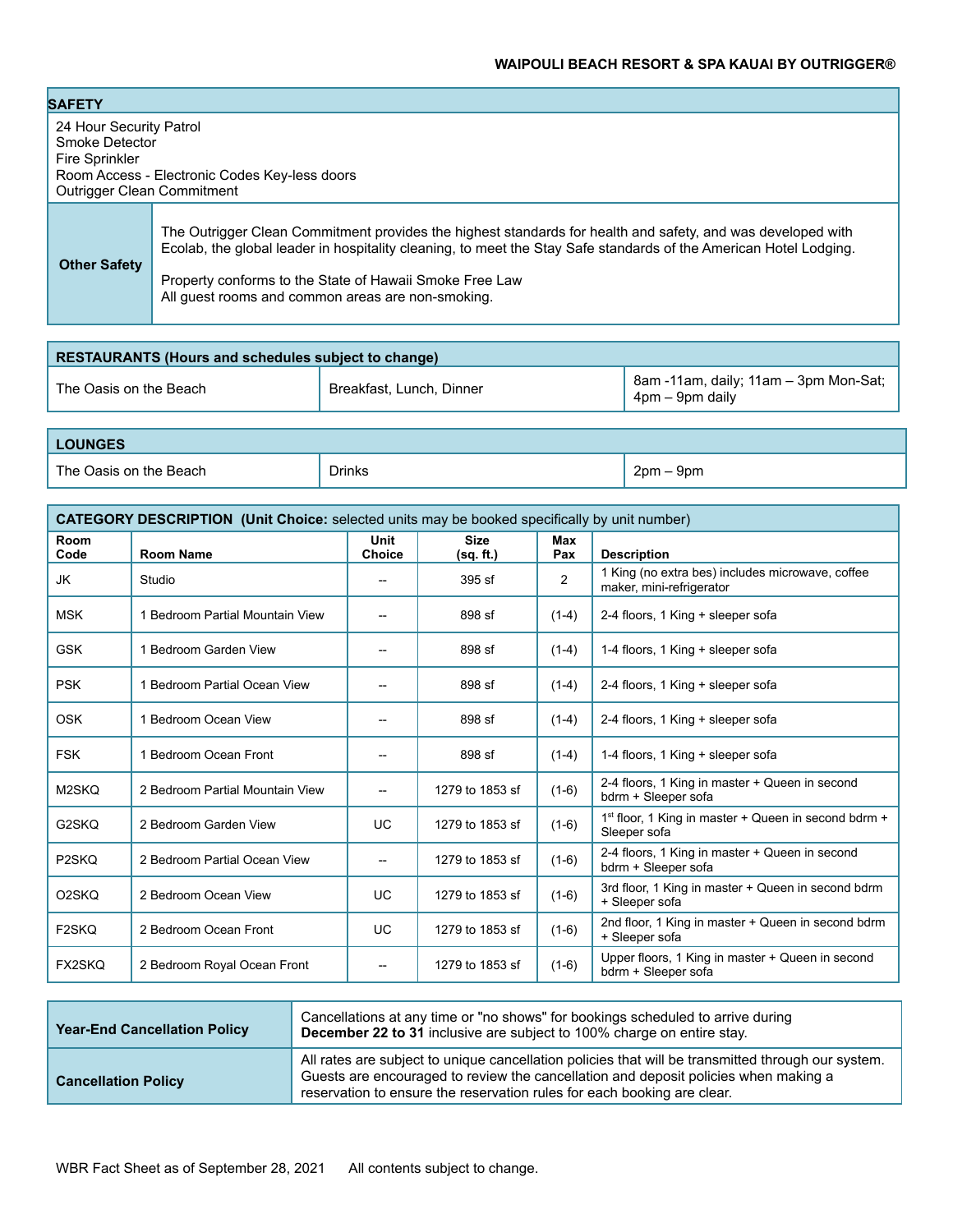## **WAIPOULI BEACH RESORT & SPA KAUAI BY OUTRIGGER®**

| General Excise Tax 4.712%.<br>Hawaii State Transient Accommodations Tax 10.25%.<br>Kauai County Transient Accommodations Tax 3%, effective Sept 16, 2021. |
|-----------------------------------------------------------------------------------------------------------------------------------------------------------|
|                                                                                                                                                           |
|                                                                                                                                                           |

| <b>ROOM FEATURES</b>                                                                                                                                         |                                                                                                                                           |                                                                                                                                                 |
|--------------------------------------------------------------------------------------------------------------------------------------------------------------|-------------------------------------------------------------------------------------------------------------------------------------------|-------------------------------------------------------------------------------------------------------------------------------------------------|
| Air Conditioning<br>Alarm Clock / Radio<br>Automated Voicemail<br>Lanai<br><b>Blackout Drapes</b><br>Cable or Pay TV<br>Color TV<br>Maid Service (for a fee) | Internet Access<br>Direct-Dial Telephone<br>Electronic Door Locks<br>Fire Sprinkler<br>Hair Dryer<br>In-room safe<br>Iron / Ironing Board | Kitchen<br>Refrigerator<br>Smoke Detector<br>Tables & Chairs<br>Tub/Shower Combo<br>Studio Shower only<br>Washer/Dryer only in 1 & 2 Bdrm units |
| <b>Other Features</b>                                                                                                                                        | keyless. Confidential codes for entry doors are provided to guests upon check-in.                                                         | All rooms have central air conditioning, dehumidifiers and complimentary high speed internet access. All units are                              |

| <b>KITCHEN INFORMATION</b>                                              |                                                                                                                                                          |  |  |  |
|-------------------------------------------------------------------------|----------------------------------------------------------------------------------------------------------------------------------------------------------|--|--|--|
| Stove/Burners in 1 & 2 Bdrm units only<br>Cooking Utensils<br>Microwave | Kitchen in one- and two-bedroom units have cooktop, convection oven, microwave,<br>refrigerator, dishwasher, coffee maker, blender, cookware, tableware. |  |  |  |
| Sink<br>Toaster                                                         | Studios have microwave, refrigerator, coffee maker, toaster only                                                                                         |  |  |  |

| Minimum Night Requirement | Two (2) night minimum stay required year-round |
|---------------------------|------------------------------------------------|
|---------------------------|------------------------------------------------|

| <b>Damage Protection Charge</b> | Effective for new bookings from September 1, 2021, a \$59 Damage Protection Charge covers<br>accidental damages up to \$2,000. One time, per stay charge plus 4.712% General Excise Tax;<br>10.25% Hawaii State Transient Accommodation Tax & effective Sept 16, 2021 Kauai County<br>Transient Accommodations Tax 3% collected. |
|---------------------------------|----------------------------------------------------------------------------------------------------------------------------------------------------------------------------------------------------------------------------------------------------------------------------------------------------------------------------------|
|---------------------------------|----------------------------------------------------------------------------------------------------------------------------------------------------------------------------------------------------------------------------------------------------------------------------------------------------------------------------------|

| <b>Mandatory Cleaning Charge</b> | All stays are subject to a Mandatory Cleaning Charge of \$145 (Studio); \$289 (1 Bdrm) & \$339<br>(2 Bdrm) plus 4.712% General Excise Tax; 10.25% Hawaii State Transient Accommodations<br>Tax & effective Sept 16, 2021 Kauai County Transient Accommodations Tax 3%. All charges<br>and taxes subject to change. |
|----------------------------------|--------------------------------------------------------------------------------------------------------------------------------------------------------------------------------------------------------------------------------------------------------------------------------------------------------------------|
|----------------------------------|--------------------------------------------------------------------------------------------------------------------------------------------------------------------------------------------------------------------------------------------------------------------------------------------------------------------|

#### **DAILY RESORT CHARGE (subject to change without notice)**

\$26 per day plus General Excise Tax 4.712%. Charge is non-commissionable and not included in room rates.

Inclusions (subject to change): <https://www.outrigger.com/landing-pages/hvc-resort-fees/wbr>

| <b>Accepted Credit Cards</b> |
|------------------------------|
| <b>American Express</b>      |
| Mastercard                   |
| Visa                         |
| BC Korean Cc                 |
| China Union Pay              |
| Diners Club                  |
| Discover Card                |
|                              |